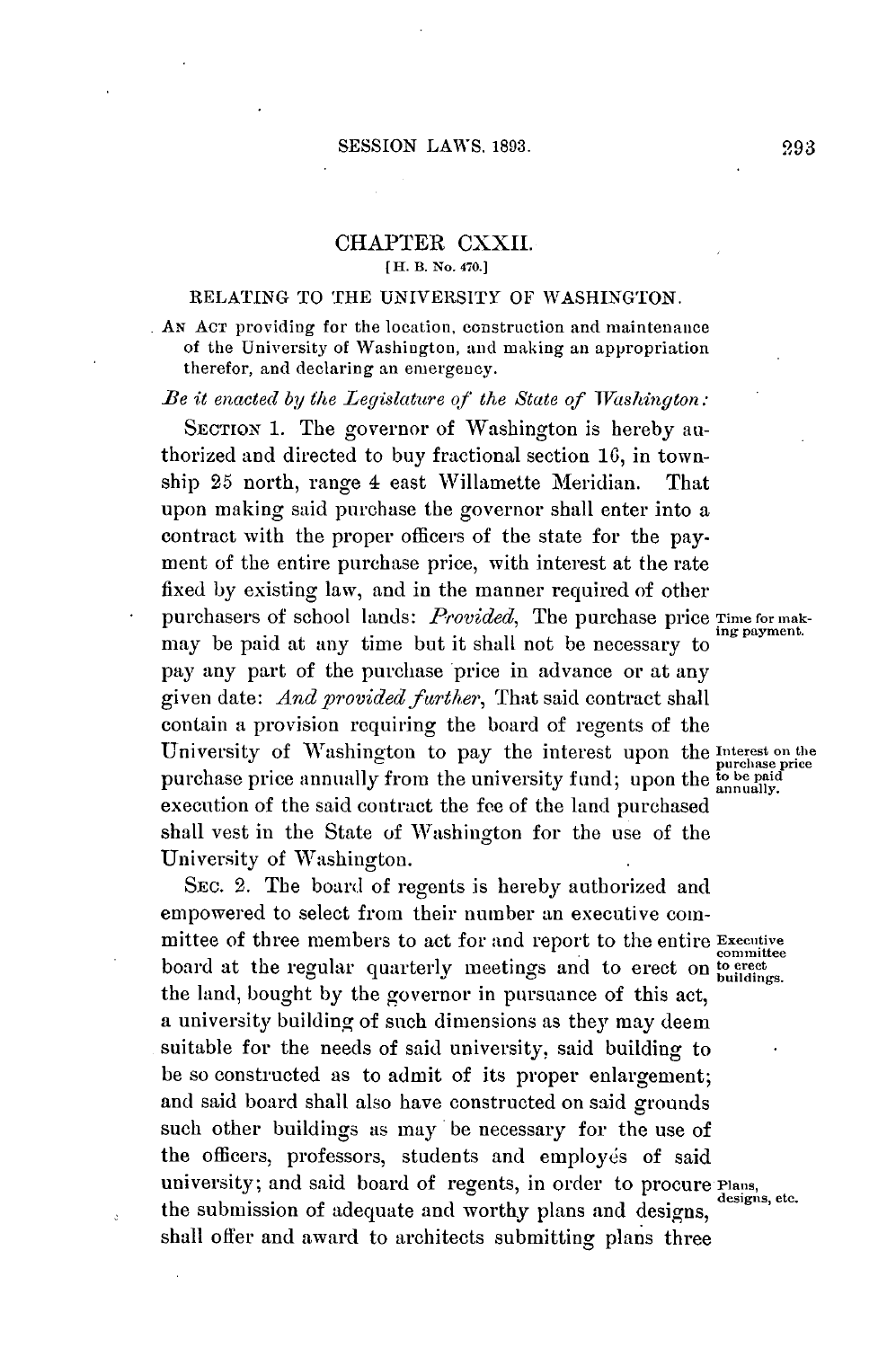## 294 **SESSION** LAWS, **1893.**

prizes. To the architect submitting the plans and designs **Prizes, etc.** which shall be accepted as the plans and designs of said building, the first prize shall be awarded, which shall consist of his selection as architect of said buildings and the acceptance of his plans and designs. The second prize shall consist of the sum of one thousand dollars **(\$1, 000.00),** and shall be awarded to the architect submitting the plans and designs deemed second in merit. The third prize shall be five hundred dollars **(\$500.00),** and shall be awarded to the architect submitting the plans and designs deemed third in merit. No design that the board of regents shall not **Regents may** deem adequate and worthy shall receive a prize. In case submission of **no** plans or designs are accepted as herein provided, the plans if none is none in  $\frac{1}{n}$  heavy depends the *accepted*. **accepted.** board of regents shall advertise for the submission of further plans and designs, making no award of prizes till plans for said buildings shall be selected. The board of regents shall invite the submission of plans and designs **by** a published notice setting forth the offer of prizes and stating the time on, or before which plans and designs must be submitted to the board. Said notice shall be published in one paper each in Seattle, Tacoma and Spokane, at least twice a week for two successive weeks, giving at least ninety days' notice after the day of the last publication of the time of said submission. The board of regents in selecting plans and designs for said buildings shall require the highest degree of architectural and constructive excellence.

**Bids for SEC. 3.** No construction or material exceeding five hun**construction.** dred dollars **(\$500.00)** shall be furnished except pursuant to bids advertised for as herein provided. **All** lettings of construction or material exceeding in amount the sum of five hundred dollars **(\$500.00)** shall be advertised in two daily newspapers of general circulation for not less than ten days. The bid of the lowest responsible bidder shall be accepted, saving that the board shall have the right to reject all bids. The performance of every contract shall Bond of **be secured by a bond to the State of Washington in a sum** bidder. not less than one-quarter of the contract price secured **by** two sureties, each qualifying in double the amount of the bond, eich of whom shall be a *bona fide* resident of this

**material and**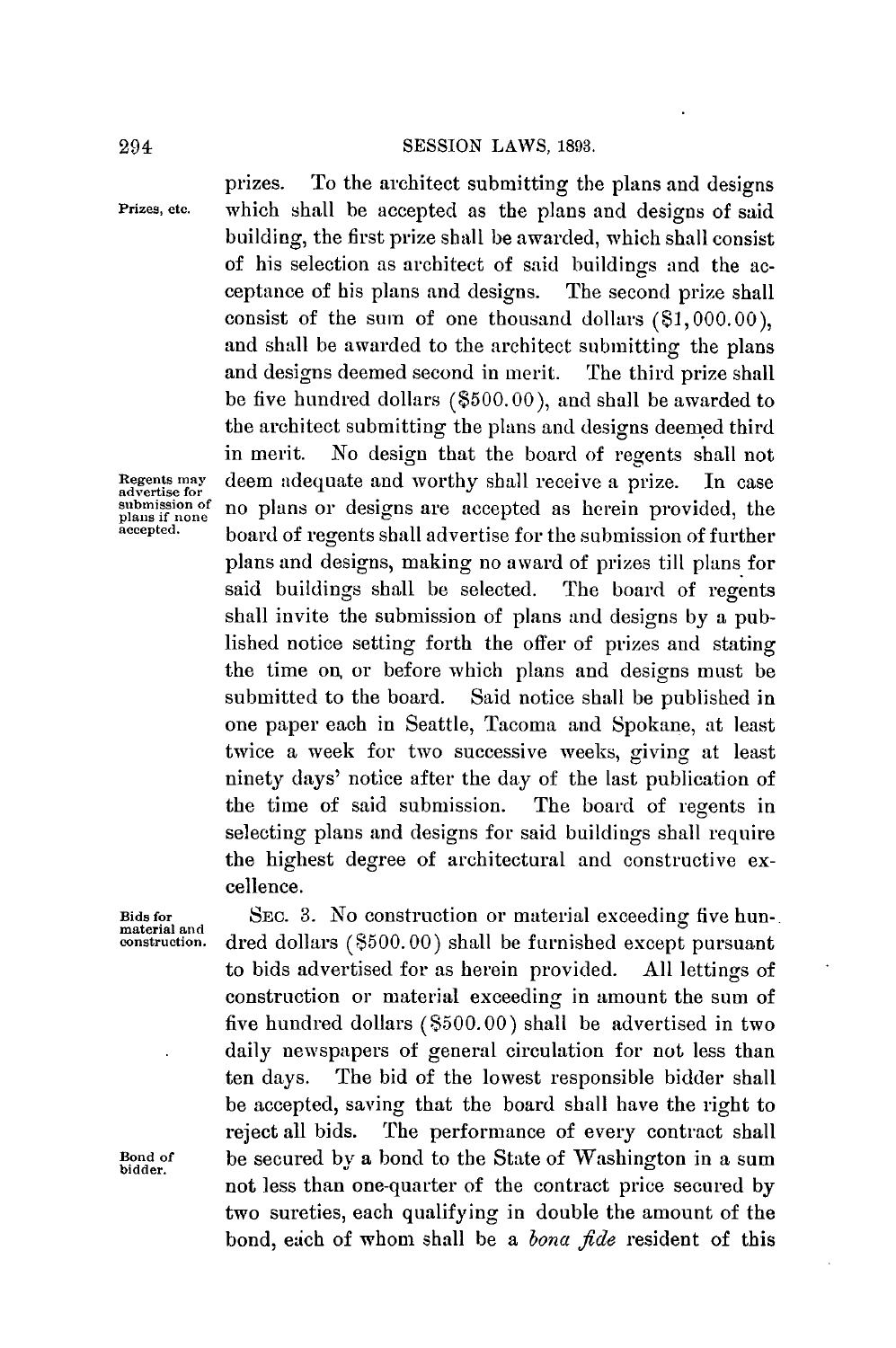state, said bond to **be** conditioned for the faithful performance of said contract. Each bid shall be accompanied **by** a similar bond conditioned for the execution and faithful performance of a contract in accordance with said bid, if the same shall be accepted **by** the board. **All** contracts shall reserve the right of the board for good cause shown to annul the contract without allowance for damages, and allowing only expenses incurred and labor performed, not exceeding the contract price, or the proportion that the work done or material furnished thereunder bears to the total amount contracted for. Such a per centum, not less than ten per centum, as the board shall deem proper shall be reserved from payments on monthly estimates of work done until such work shall have been completed, inspected and accepted. **All** material contracted for shall be of the **Material.** best quality and to the satisfaction of the board, and the directions, plans and specifications of the work executed and carried out **by** skilled and reputable architects, contractors, artists, mechanics and laborers, likewise to the satisfaction of the board.

SEc. 4. The architect chosen **by** the board shall receive **Compensation** of architect. such compensation for his plans and designs as the board shall deem reasonable. He shall be supervising architect of said buildings and shall prepare all plans, specifications, drawings and details for said buildings and for all contracts for construction or material thereof. He shall see that all material furnished and work done shall be of the best quality, and that all contracts with said board are faithfully performed **by** the parties so contracting with said board. He shall perform all other duties devolving upon him as such architect and the supervising architect of said building and may be removed at the pleasure of said board. Neither said architect nor any of his subordi- **Architect not** to be internates or assistants shall be in any way connected with any **ested in any** contract. work done or material furnished for said buildings or any contract therefor, or shall have any interest therein directly or indirectly. He shall furnish a bond to the State **of Bond.** Washington in the sum of twenty-five thousand dollars **(525, 000. 00)** with two sureties, each a resident of the state, and qualifying in twice the amount of said bond, condi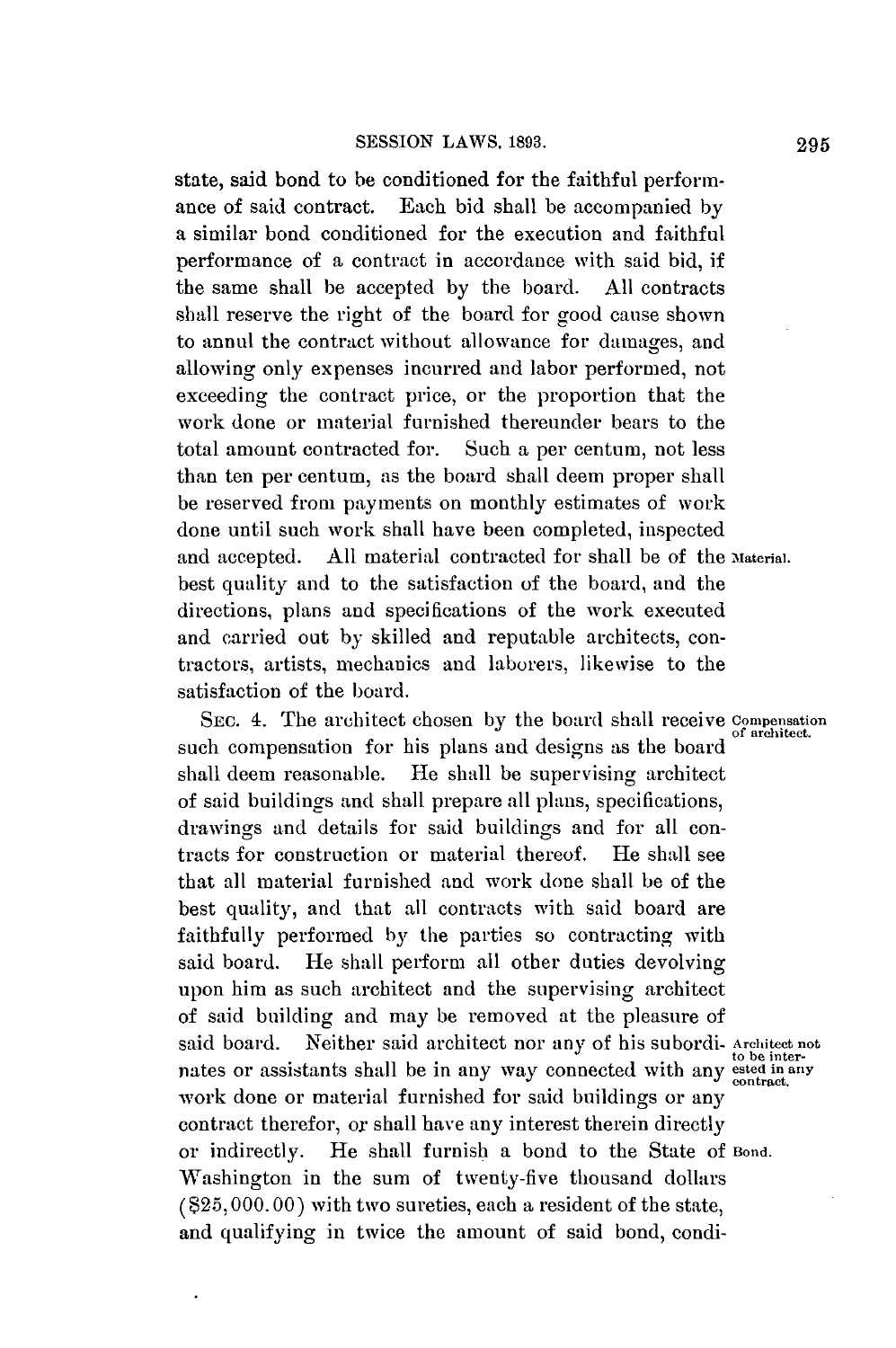tioned for the faithful performance **by** said architect, his assistants and subordinates, of his and their duties as herein prescri bed.

**pose of the**

Superintend-<br>
ent of con-<br> **SEC.** 5. The board shall appoint a specially qualified<br> **struction.** <br>
person to act as superintendent of the construction of said buildings. It shall be his duty to see that all contracts **Duties of, etc.** made with the board are faithfully performed, that all material furnished and work done shall be as required **by** law or the contract therefor, that all duties imposed upon the architect are faithfully performed **by** him and his subordinates, and that no provisions of this act are violated. To report to the board any violation of this act or of any contract or of duty **by** any architect, contractor or employé of said board, and to do such other duties as may be required of him **by** the board. Said superintendent shall receive as his compensation such sim as the board shall deem reasonable, not exceeding six dollars per day for each and every day he is actually engaged in the performance of his duties. He shall be removable at the pleasure of the board: *Provided,* **All** such architects, con-**Proviso.** tractors and superintendents employed or furnishing competitive plans shall **be** citizens of the State of Washington. The main university building shall be built of brick or stone, or brick and stone, and as near fire proof as possible, as may be provided for in the plans adopted, and shall be a durable and permanent structure, and shall be provided with water, and the latest and most approved [improved] apparatus for beating and lighting the same.

**Aim and pur-** SEC. **6.** The aim and purpose of the University of Washington shall be to provide for students of both sexes, on equal terms, a liberal instruction in the different branches of literature, science, art, law, medicine, mechanics, industrial training, military science, and such other departments of instruction as may be established therein from time to **Tuition.** time **by** the board of regents; tuition in the university, except as may **be** provided **by** the regents with reference to the arts or to special courses of study, shall be free to *all bona fde* residents of this state. Non-residents of this **Non-residents.** state shall be admitted on such terms as may from time to time **be** prescribed **by** the board of regents. The univer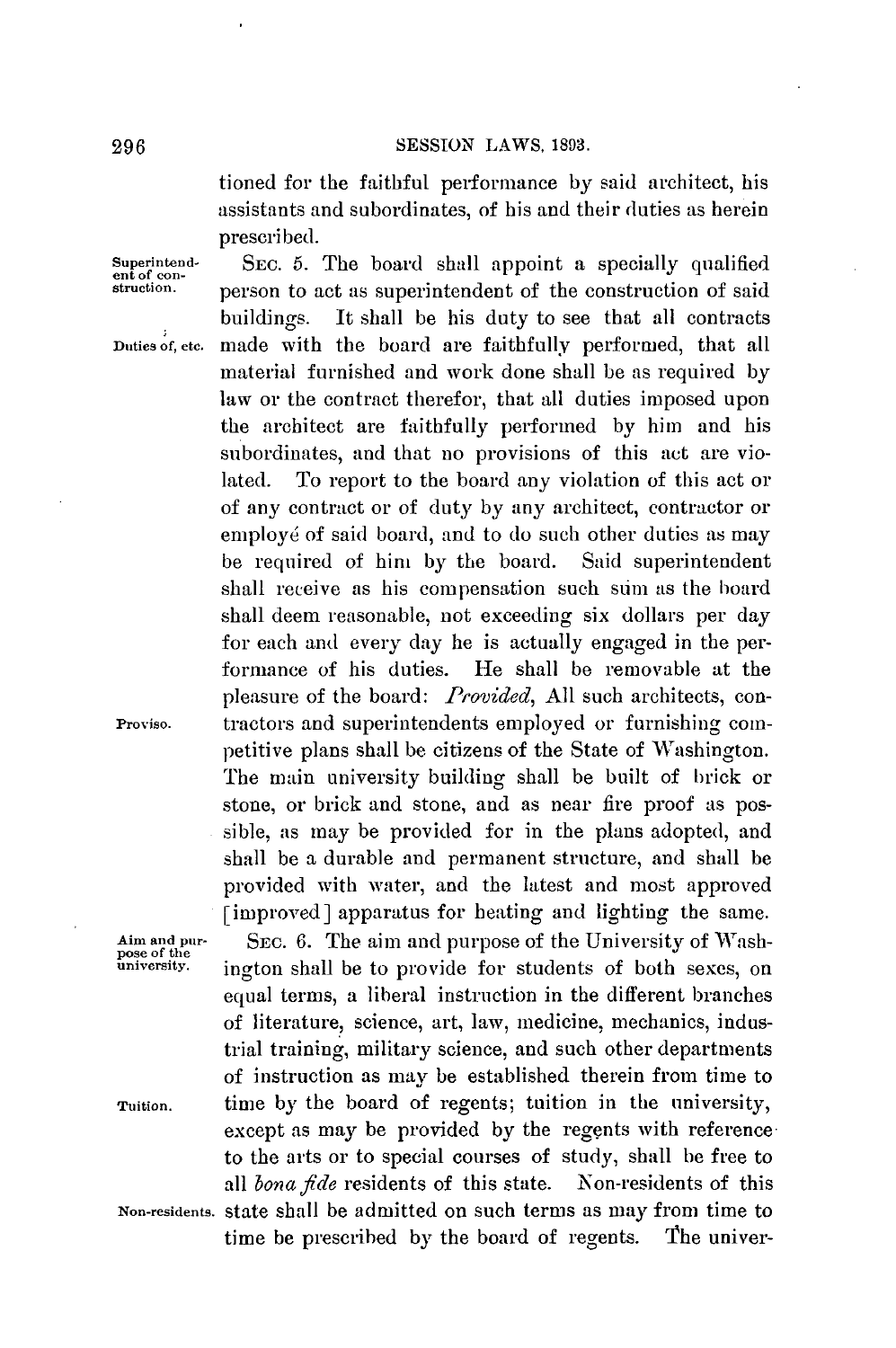sity shall, so far as practicable, begin its course of study in  $\frac{Course}{studv}$ its literary and scientific departments at the points where the same are completed in the public high schools of the state. No student shall be admitted except upon **examin-** Examinaation satisfactory to the faculty of the university or of the college which he seeks to enter in such course of elementary studies as may from time to time **be** prescribed **by** the said faculty: *Provided, however*, That students shall be Proviso. admitted without examination upon presentation of certificates from those public high schools and other educational institutions in this state whose courses of study shall have been approved **by** such faculty, such certificates to show the completion of **a** course of study on the part of applicants, which such faculty shall deem equivalent to the course of study necessary for admission under examination.

**SEC. 7.** After the purchase of the lands **by** the governor has been made the board of regents may, **by** decision of six-eighths of their **number,** duly ascertained by aye and nay vote, which shall be recorded in their minutes, proceed **Sale of univer**to sell the ten acres in the city of Seattle known as the public auction. "university grounds," which have been deeded to the state **by A. A.** Denny and others, which deeds are hereby accepted and made part of this act. Such sale shall be made at public auction only, and the said board of regents may sell the whole of said tract of ten acres or it may cause the same to be subdivided into lots and blocks, with streets and alleys conforming to the plan of the said city adjoining. No part of the said ten acre tract shall be sold until "the value thereof, less the improvement, shall be appraised" **by** three appraisers, one to be appointed **by** the governor, one **by** the mayor of Seattle, and one **by** the board of regents,who shall be paid a reasonable compensation for their services out of the university fund. No public auction shall be held and no sale of any part of the said ten acres shall be **Publication of sale.** made until after the board of regents has given notice **of** the time, place and terms of the sale, **by** publication for four successive weeks in one daily paper at Spokane, one in Walla Walla, one in Olympia, one in Port Townsend, one in Whatcom, one in Tacoma and one in Seattle; the cost of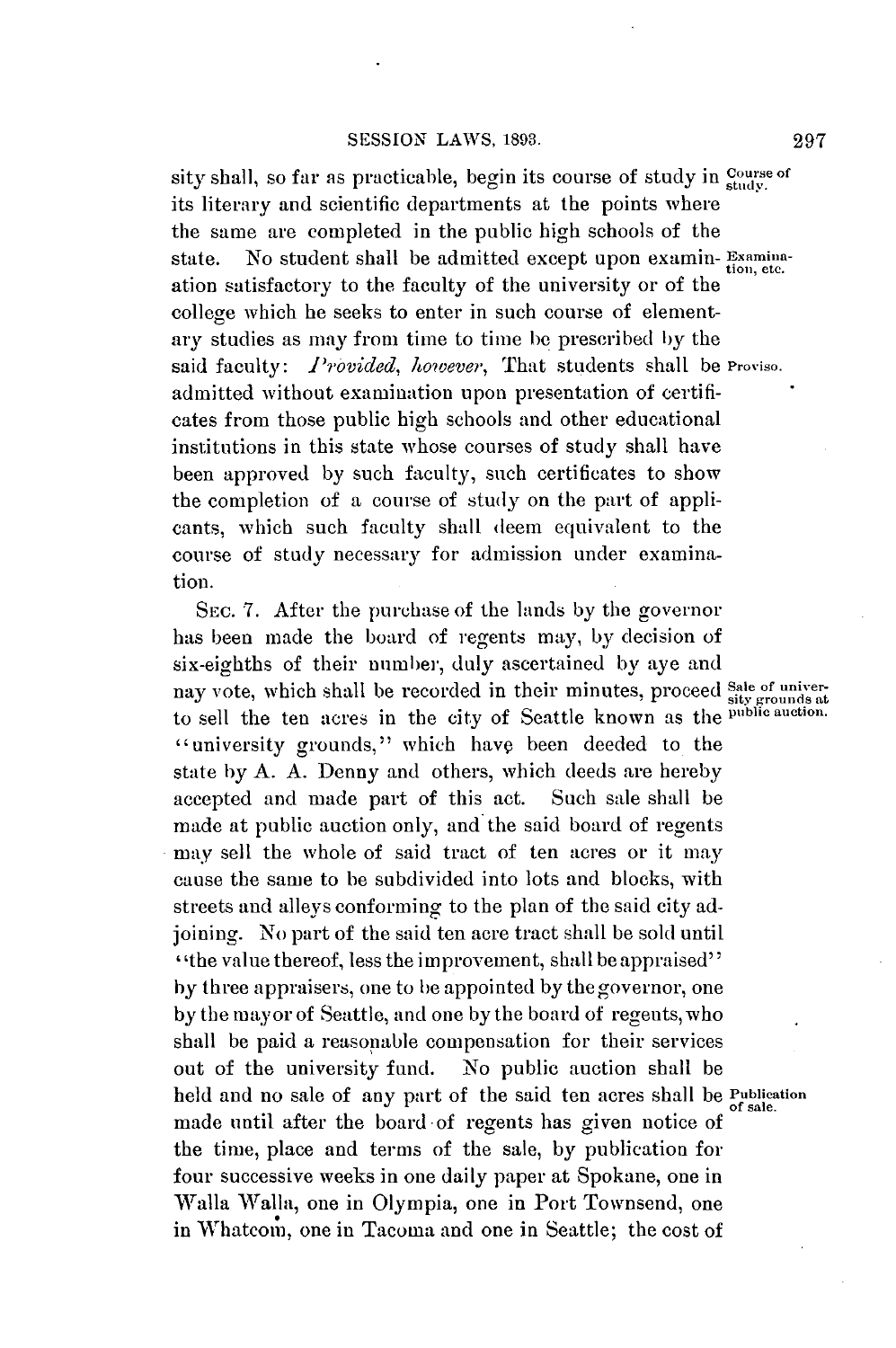## **298 SESSION** LAWS, **1893.**

publication to be paid out of the university fund. At the time appointed for the sale the board of regents shall publicly open and announce all bids received **by** mail or otherwise and invite other bids. The highest bid made on the day of sale shall **be** accepted, unless it is less than the appraised value of the parcel of land bid for, in which event the board shall postpone the sale and re-advertise: *Provided,* Six-eighths of the board may reject all or any bids, for all or any part of the tract, and postpone the sale thereof until some future date, which postponed sale shall be advertised in the same manner as the original offer to sell. The successful bidder must pay to the state treasurer **Payments.** at least one-third cash within twenty-four hours after the bid is awarded to him, and upon such payment shall be entitled to a certificate of purchase to be issued **by** the board of regents stating the amount bid, the amount paid, and the balance remaining due and when payable. The balance due shall be paid in two equal semi-annual installments with interest at six per cent. per annum, the first installment to be paid in six months after the date of said certificate, and the second installment one year after said date. Upon **Deed.** full payment the purchaser shall receive a deed to the property, to be executed **by** the governor, attested **by** the secretary of state, with the seal of the state thereto affixed, which deed shall convey to him the title of the state to the property described in the deed. The purchaser may at any time prior to maturity pay said balance remaining due, or any part thereof, with interest to date of payment, whereupon interest on the amount paid shall cease. The state retains State retains<br>lien for unpaid a lien upon the property sold for all unpaid balances of the<br>balances. **balances.** purchase price, and upon any default **by** the purchaser the whole of the balance of the purchase price and interest thereon shall **be** due, and the lien may be foreclosed and the equity of the purchaser in the land barred and sold as in suit upon foreclosure of mortgage. In case any one making the highest bid, and being awarded the tract bid for, fails to make the first payment within the time specified, the board may award the tract to the next highest bidder or re-advertise and re-sell the land, as to them seems best. But the purchaser or purchasers of the said ten acre tract

**State retains ,**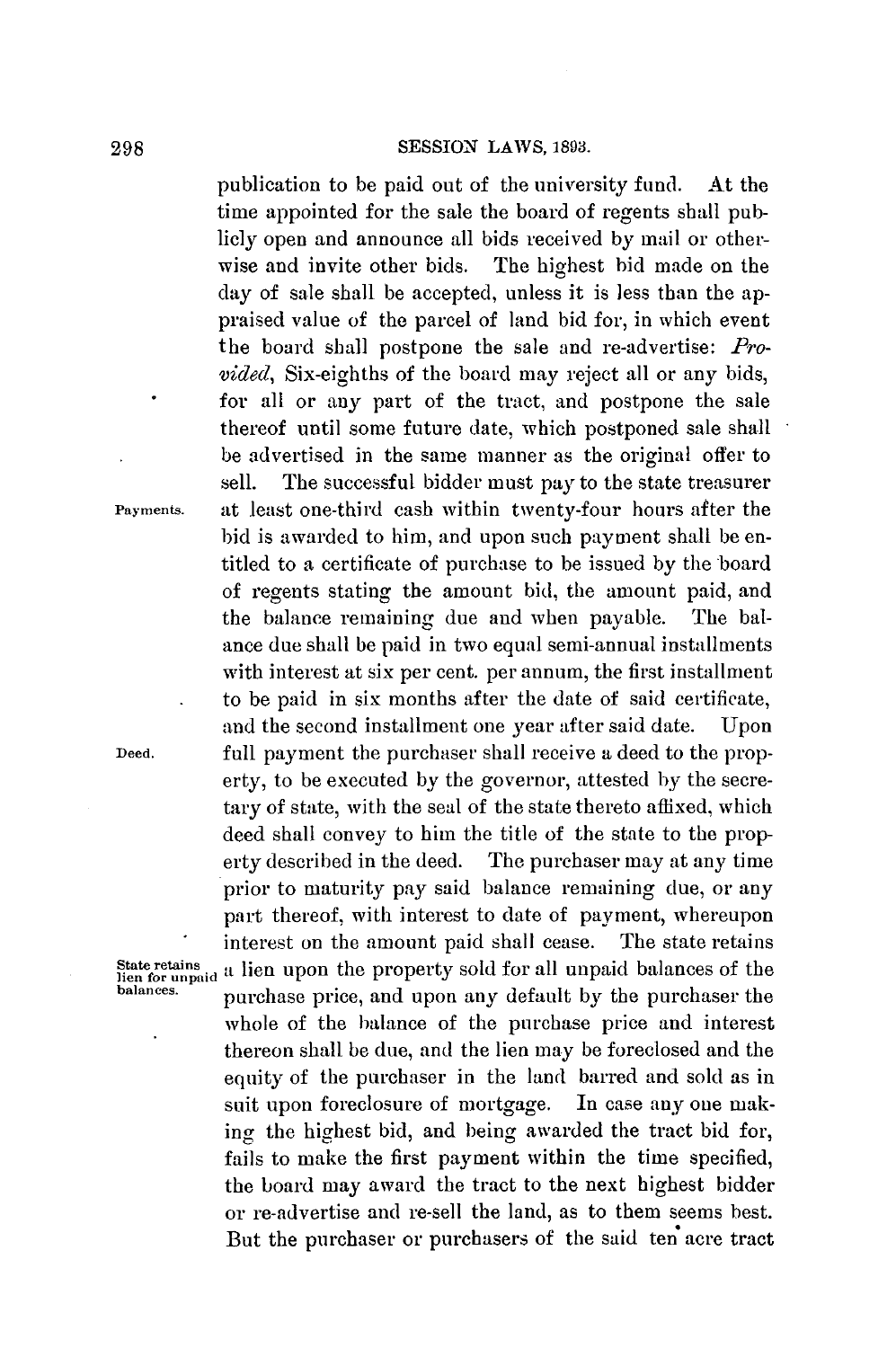or any part thereof shall not be entitled to the possession of the property purchased **by** him or them unless specially authorized **by** the board to take possession.

SEC. 8. All of the ten acres in the city of Seattle known **Regents** to have control as "the university grounds" shall remain in the charge *et* universed arounds u and under the direction of the board of regents until the the new build-<br>now buildings are weakly for accuracy when the unitage occupancy. new buildings are ready for occupancy, when the university and all of its movable belongings shall be moved to them: *Provided*, That the board of regents may from time to time as parts of the university grounds are sold, in the manner herein provided, authorize the purchasers to take possession of the lot or lots purchased or may lease all unsold portions under such restrictions as said board of regents may provide.

**SEc. 9.** That **100,000** acres of the lands granted **by** sec- **Support.** tion **17** of the enabling act, approved February 22, **1889,** for state, charitable, educational, penal and reformatory institutions are hereby assigned for the support of the University of Washington.

**SEC. 10.** The board of regents is hereby authorized and directed to ascertain how much land granted to the state for university purposes **by** section 14 of the enabling act, approved February 22, **1889,** remains unselected and unsold. All the lands granted for university purposes, and **Selection** and all those granted lands assigned for university purposes **by** this act, which remain unselected and unsold, shall be selected and sold in the manner prescribed **by** law for selecting and selling other lands granted to the state, and the proceeds to be placed in the university fund. Said regents shall also take such other action as they may deem necessary to perfect the title to the new university site, and they shall make a detailed printed report of all their actions and investigations to the governor on or before the first Monday in December, **A. D.** 1894, and biennially thereafter.

SEC. 11. There shall be kept by the state treasurer a "University" separate and permanent fund to be known as the "university fund," into which shall **be** paid all university money received from all sources, which fund shall be paid out **by** said treasurer only upon warrants drawn **by** the state auditor, which warrants shall be based on the properly certi-